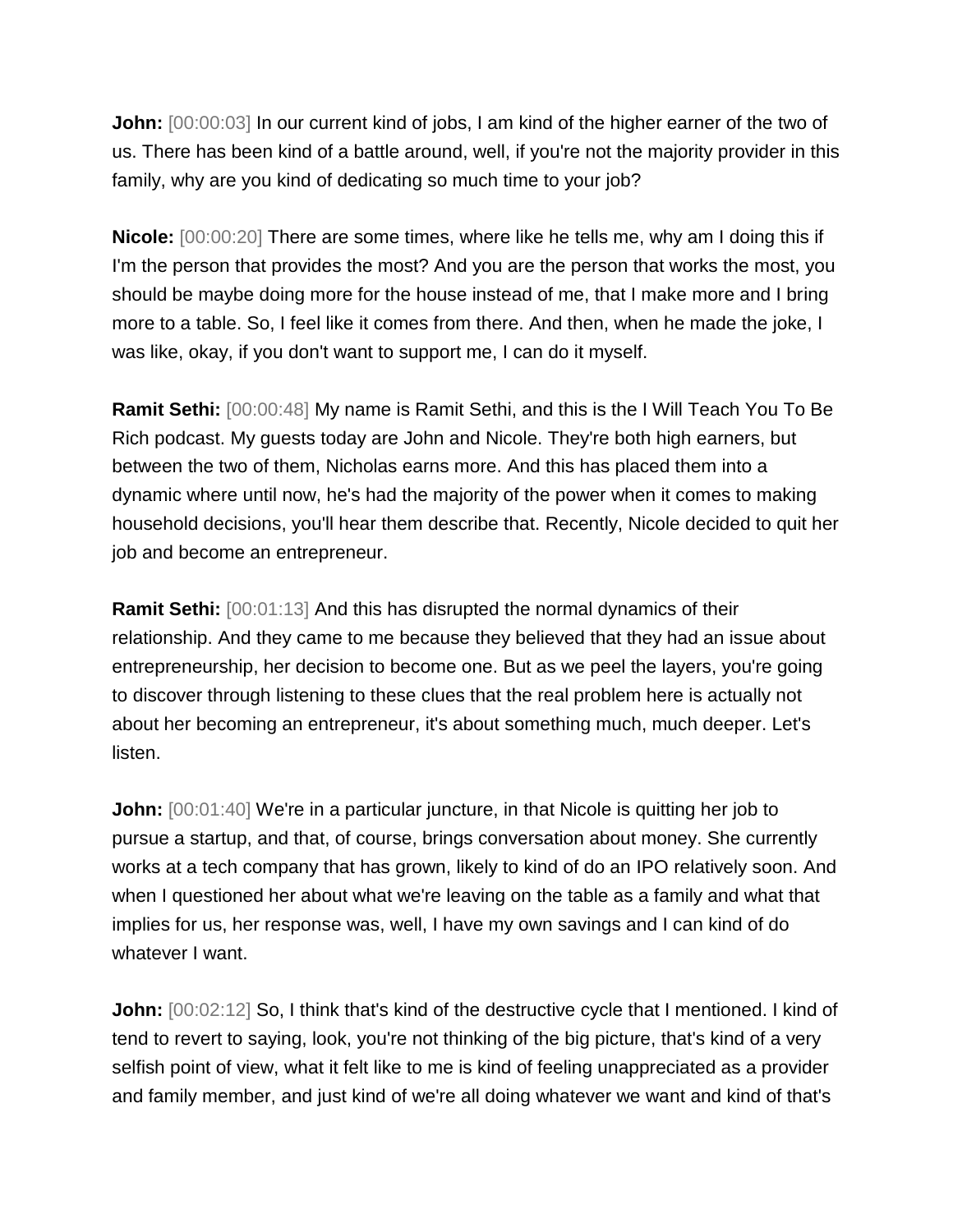the way we operate here. In our current kind of jobs, I am kind of the higher earner of the two of us.

**Ramit Sethi:** [00:02:46] Just for some context, Nicole earns \$150,000 a year, which is a very good salary, but Nicholas earns more than triple that, he's earning about \$500,000 a year.

**John:** [00:02:58] The way we've approached kind of expenses and all that is kind of divide by just the percentage of whoever brings in, right? There has been kind of a battle around, well, if you're not the majority provider in this family, why are you kind of dedicating so much time to your job and not—to me, I wouldn't call that a sacrifice, but I've definitely put a lot into providing for our kind of family of two.

**John:**  $[00:03:26]$  And when it comes to Nicole making a decision, kind of jumping from where she is to something more entrepreneurial, it wasn't kind of properly discussed or consulted. It feels not necessarily taken on a whim, but without the proper conversation with us as a family unit, about, look, this is how we're going to approach this and think about this, and how to manage our finances around this going forward.

**Nicole:** [00:03:51] I remember about it a little bit different. I was pitching something internally in the company. I had a conversation with someone, where he encouraged me a lot to become an entrepreneur. And we had this conversation with John. He was like, yeah, you should, and I got super excited, and I was, okay, this is what I want to do. I remember we were like discussing about, hey, so you're leaving your job? And it was kind of a joke or something around like, I'm going to pay for everything, and then like, I don't remember the kind of joke, but I felt like a joke, saying like, I will have to pay everything for you. I mean, my mind was that I can pay for myself. So, it was not like, I'm not thinking about ourselves as a family.

**Ramit Sethi:** [00:04:36] Well, this is a huge clue right here. A lot of times, when couples come and speak to me, there is one inciting incident that stands out both in their minds, seared hot in their mind. Why? Because out of the blue, they had a relationship dynamic that they thought made sense, and then one partner said something that threw everything off kilter. At least, that's the way it's perceived.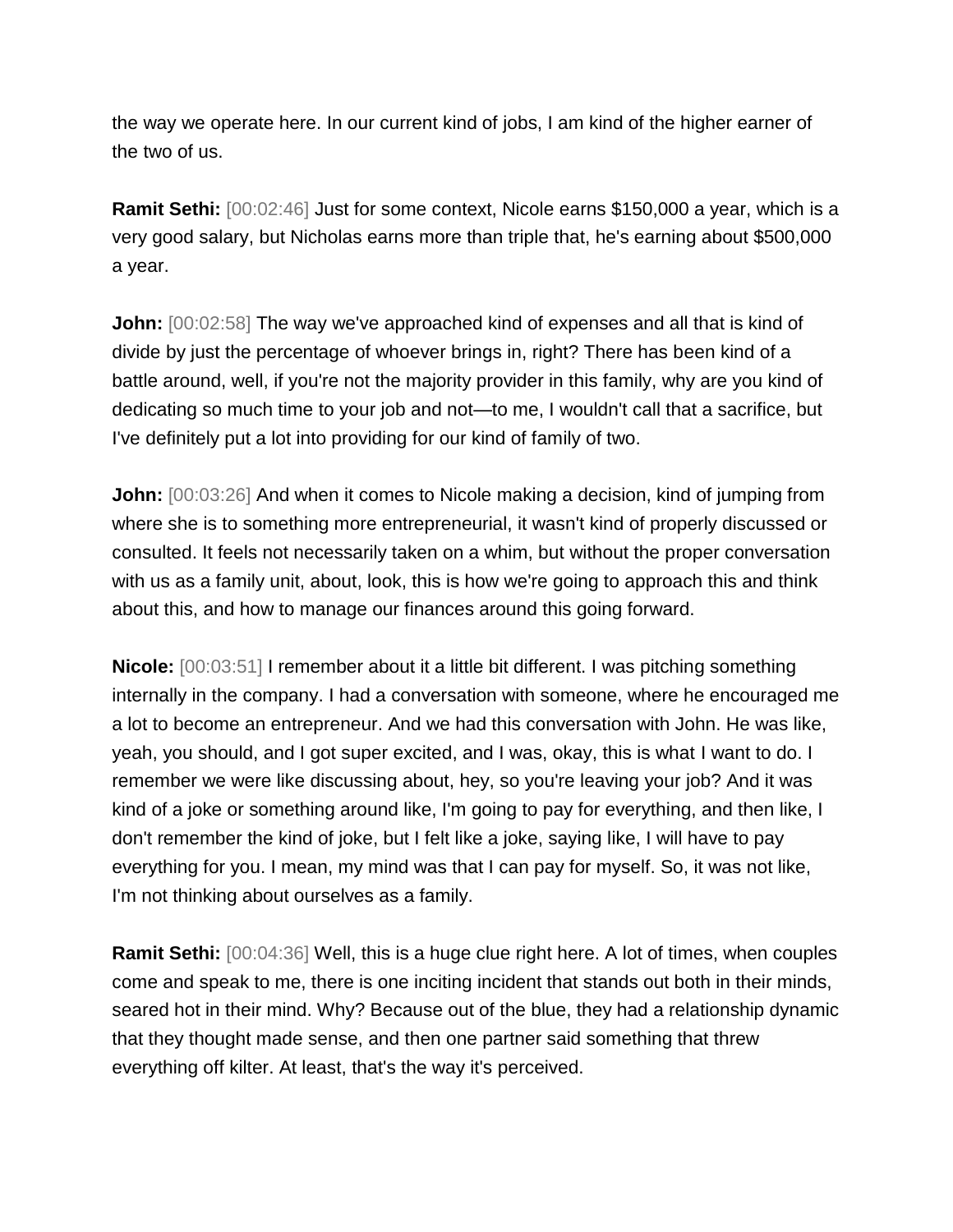**Ramit Sethi:** [00:05:04] What we can see here is that clearly, they had different perceptions of money, and it was this amazing convergence of this situation with Nicole discussing leaving her job that caused this sentence to come out, and then it escalated from there. I always listen in for these kinds of clues, the inciting incident, because there's almost always something much deeper beneath it.

**Nicole:** [00:05:31] It was more like I was reacting and defending myself, saying, like, if you don't want to support me, like I can support myself. I felt that we are aligned, that he wants me to become an entrepreneur, and for that, I need to quit my job. But then, last week, I was planning on having the conversation with my boss, and then John told me like, we haven't had the proper conversation.

**Ramit Sethi:** [00:05:55] Do you think that if you had the proper conversations, you would disagree, if we fast forward to the end of these conversations?

**John:**  $[00:06:05]$  I think I would agree. I'm very excited about her journey. I want to support her. I just want us to be aligned on how we think about this.

**Ramit Sethi:** [00:06:16] Okay. And just cut to the chase for me, what are the issues up in the air that you are not aligned about?

**John:**  $[00:06:23]$  I think we're not aligned about, how do we not operate as economic individuals, but as a family unit economically? And what role do each of us play? And that touches everything from, yes, what we do in our professional lives, but also, how we spend time in the house with the family and all those things.

**Ramit Sethi:** [00:06:41] So, you mean, who cleans the kitchen floors? What are we talking about?

**John:**  $[00:06:46]$  It could get to practical points like that, yes.

**Ramit Sethi:** [00:06:50] What else?

**John:** [00:06:50] I think an upcoming thing for us is we're planning to start a family.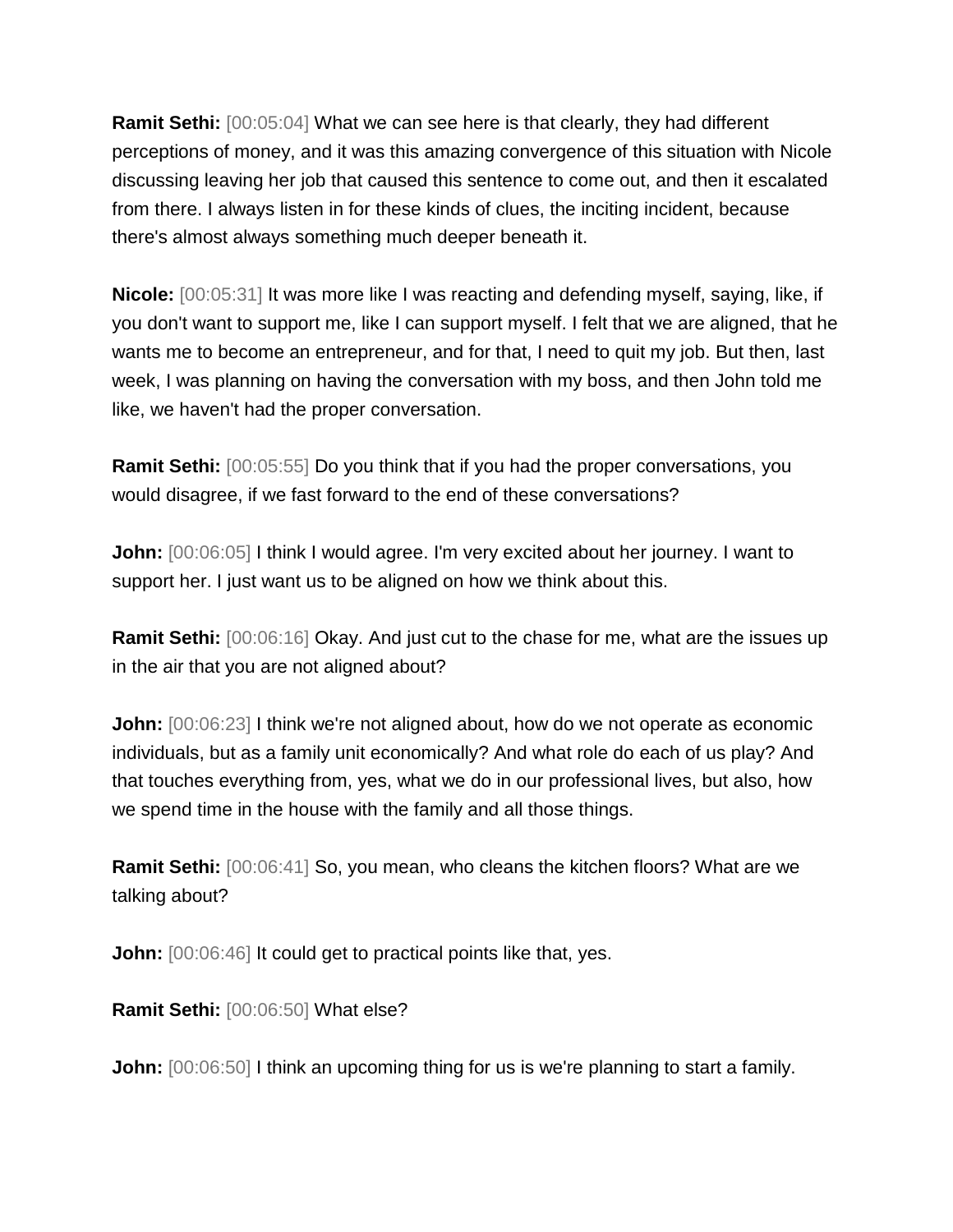**Nicole:** [00:06:54] What I feel is that there's like this power dynamic, where I will never be like the powerful person in this relationship. It's always like, I'm cooking for you, but I make more than you and you work more than me. So, it's like, I feel that I will never be the one that—like for a moment, I will never be the one that provides more. There are some times where like, he tells me, why am I doing this if I'm the person that provides the most? And you are the person that works the most, you should be maybe doing more for the house instead of me, that I make more and I bring more to a table. So, I feel like it comes from there. And then, when he made the joke, I was like, okay, if you don't want to support me, I can do it myself.

**Ramit Sethi:** [00:07:41] And how did he react when you said that?

**Nicole:** [00:07:44] He told me like, it doesn't work like that, we are a family, but we didn't have a conversation, it was more like, no, it doesn't work like that.

**Ramit Sethi:** [00:07:52] So, you two both keep mentioning having a conversation. I'd like you to have the conversation right now. I'll just listen in.

**John:**  $[00:08:00]$  I think we started and stopped on this, Nicole, about how we have an ongoing conversation about this. It's probably about, yeah, like Nicole said, a power dynamic between both of us, and I think we're coming up at a specific point, which is this point around you quitting your job, which fits within that overall bigger picture. With this issue specifically, you were taking a decision that wasn't properly discussed within us. It felt, therefore, a deeper point about kind of how we untangle this point of. Who's providing what and how does that tie into other elements of roles we play in the relationship.

**Nicole:** [00:08:41] Yeah, I think that I totally agree that we need to make this decision together. I also feel that sometimes, we are like thinking we are agreeing on something, but never having the explicit conversation. For two years or more, probably, I will not make any money. Like we have a very good lifestyle. We do like a lot of things that we like to do without like limiting ourselves on that sense. So, I think the important thing is how we make sure that we are agreeing on investing in me and this project for two years as a family.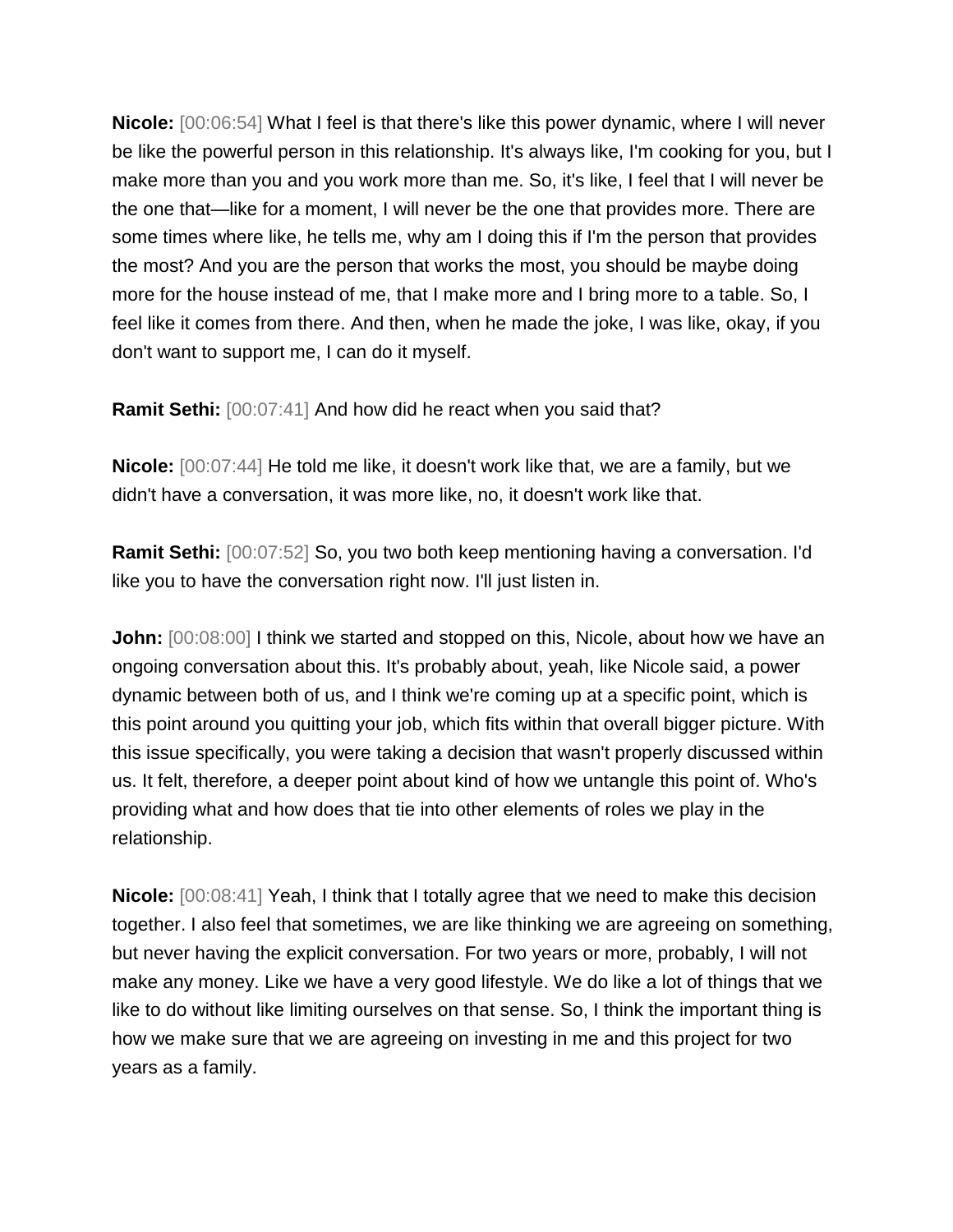**Nicole:** [00:09:19] And I do feel that we need to deal with the power dynamic, because I feel like a lot of the time, just because I'm not able of providing more, like I feel that I'm not valued either in the family. When we have our family, and we maybe have to make a decision of taking some time if we need it, it would always obviously be me, because like for the family as a whole, it will make sense. So, those are the things that worries me. Choosing my time over you will be never like the right decision.

**John:**  $[00:09:52]$  Yeah. I mean, I think there's one point that kind of cuts through both to me, which is it seems like you may feel underappreciated, because you don't bring an equivalent amount to the table in the monetary sense. And my side of things is feeling underappreciated, because I feel that I do bring more, and it's not kind of being kind of, I guess, properly tallied or whatever you want to say.

**Ramit Sethi:** [00:10:24] How do you wish you were more appreciated by Nicole?

**John:**  $[00:10:29]$  It's small things, really. It's starting from just verbal recognition of it, as opposed to—it feels the other way around, right? Like, oh, you're so demanding, because you're the provider, you're demanding, as opposed to, yeah, thanks for this. That's great. Let's just go on with our lives. It's not like some tangible point, really.

**Ramit Sethi:** [00:10:56] Hold on. Let's not minimize how you want to be appreciated. Did you notice you just did that?

**John:**  $[00:11:02]$  Yeah, maybe. I think what I was getting at is it's not like a barter thing, where I'm saying, yeah, I should get these privileges in exchange, it really is the recognition.

**Ramit Sethi:** [00:11:16] How? How do you want to be appreciated?

**John:**  $[00:11:18]$  So, my first response was going to be words, but it's not really words. it's a recognition that that factor matters. And affects our lives. And affects the quality of our lives, and I'm bringing "value" to the table with those efforts. I think it's just that.

**Ramit Sethi:** [00:11:39] Is it a verbal praise? Is it making breakfast? Is it touch?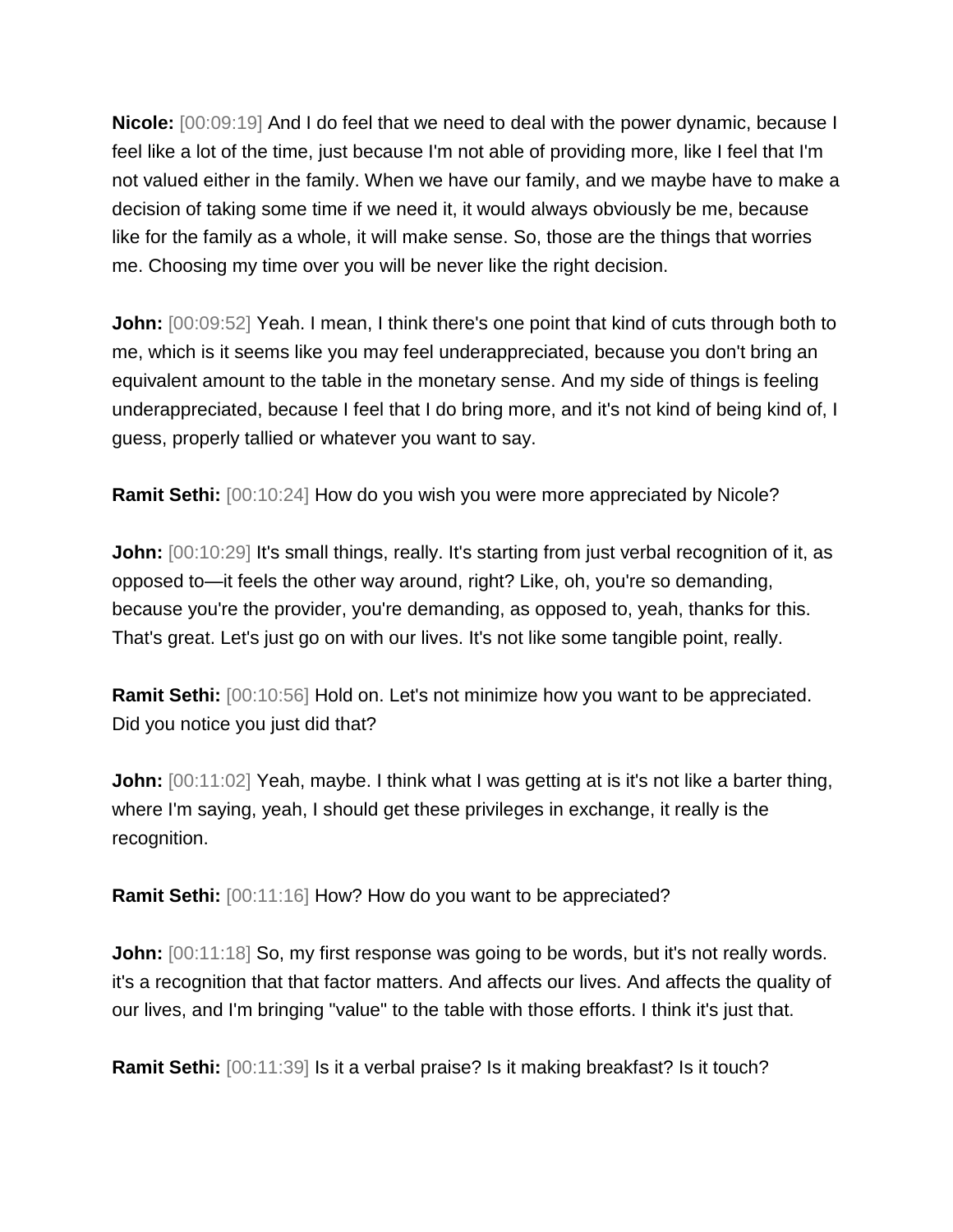**John:**  $[00:11:50]$  So, I think details, in like small details, acts of love and kindness, which can be expressed through all the elements.

**Ramit Sethi:** [00:12:04] I just heard a lot of words, but I didn't really hear a clear answer. And I pushed him, and he still didn't have an answer for me. I'm going to tell them that. I'm finding a little difficult, because if you can't be explicit about what you want, then it's going to be very hard for your partner to give you what you want. So, let me give you an example from my own life. I don't need words of affirmation. It just does nothing for me. I don't need it, but I absolutely love acts of service.

**Ramit Sethi:** [00:12:41] For example, when my wife has packed my suitcase for me when I was going to go travel somewhere, that meant a ton to me, it meant so much, or the coffee mug is clean. It's a tiny coffee mug, but it really means a lot to me. So, I'm going to give you five different love languages, and I want you to really think, John, about what yours is. Start with one. So, one is words of affirmation. The second is quality time. The third is physical touch. The fourth is acts of service. And the fifth is receiving gifts. Which would you say is the most meaningful to you?

**John:** [00:13:27] Acts of service.

**Ramit Sethi:** [00:13:29] Great. What would be an example of an active service that would be really meaningful to you?

**John:** [00:13:32] Thinking ahead and acting upon that. So, like over the last year, we live in a place, where it's very affordable to have help. We were fortunate to have that, but over the last year, it hasn't been possible all the time. And it has turned into a dynamic, where, yes, we both collaborate and do things, but I'm the CEO of a house, if I don't say, this has to get done this day and this happens this day, it doesn't, right? And so, switching those roles, and having her be on top of that, and thinking ahead, and seeing how she can clear things for me, I think that would be very meaningful.

**Ramit Sethi:** [00:14:14] Great. Okay. Perfect. Thank you very much. Nicole, did you know that about John?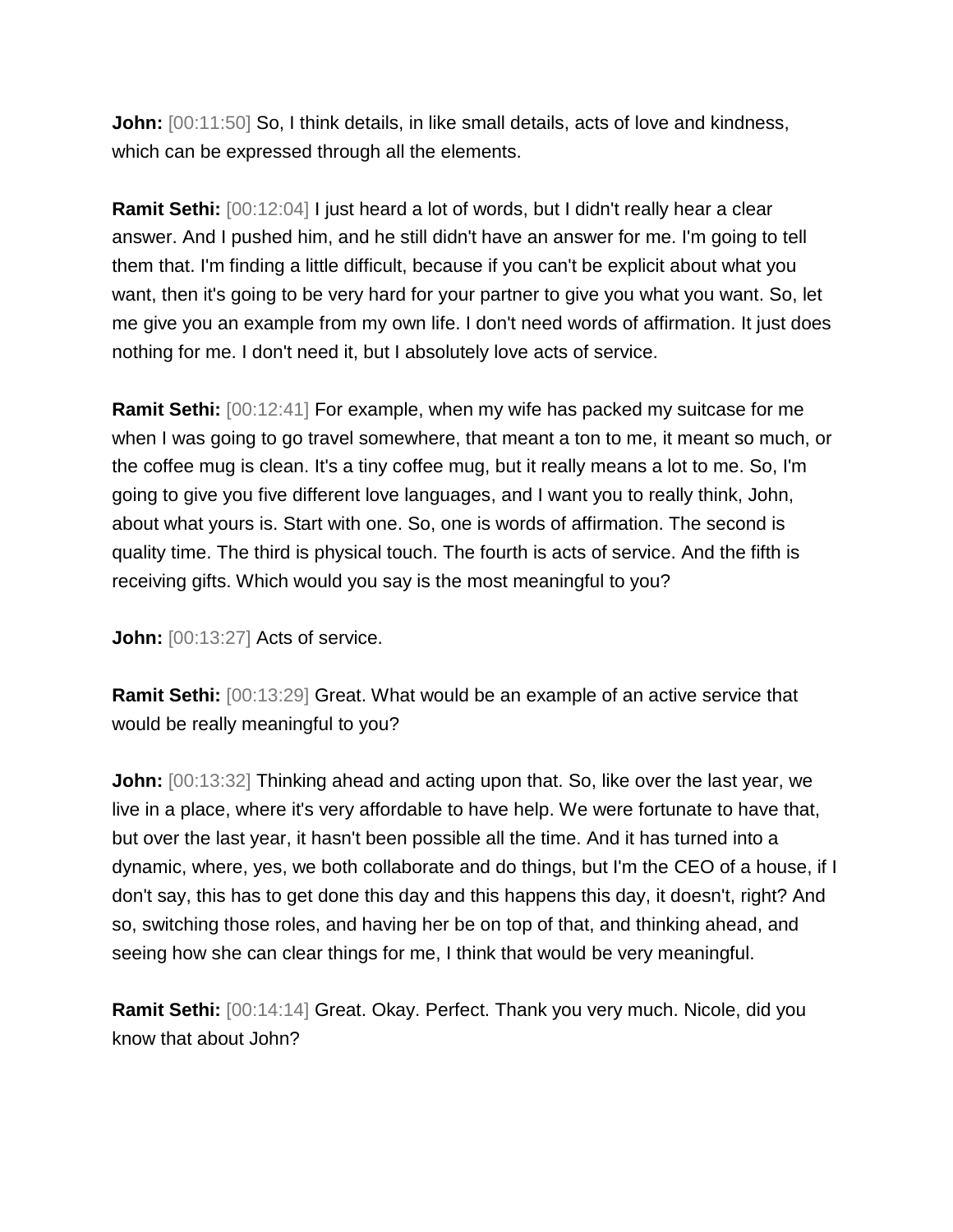**Nicole:** [00:14:19] Yeah. And I think that it makes a lot of sense. I think that my problem, as we mentioned before on why it's harder for me is that for a while, maybe a little bit less now, but I worked much more hours than he. And also, maybe I'm easier to please in some ways. So, I don't have to eat at some point, and I can organize my life in some way, and it's harder when I have to organize my schedule that it's already crazy, and then it's not that flexible, like we need to eat early, and we need to do X and Y. So, yeah, I know this is something that he appreciates. I think it hasn't been hard, even when I've tried to do it, like really be good at it.

**Ramit Sethi:** [00:15:05] Okay. Okay. What is your love language? How do you want to be appreciated?

**Nicole:** [00:15:10] I think more with words. And I feel that may be on my side, what I felt is that it's never 100% what we think we do together, so I feel that John feels that he does, I don't know, 80%, and I feel that I do, I don't know, 40. We are biased on our weight of thinking what we are able of giving to a family in a lot of things. Like I paid for our Christmas trip, and then he said, I paid for it, and I was like, no, I paid for the tickets, I paid for the hotel. So, I feel that like, of course, I know that like in the economic side, I'm giving less and I know I'm giving less on the chores in the house, like I know, yeah, maybe my time is more complicated, but even when I do something, like it's never appreciated.

**Ramit Sethi:** [00:16:04] Never appreciated? I don't know if I believe never.

**Nicole:** [00:16:09] No, not never, but like a lot of times, it's not appreciated. No. So, even if it's appreciated, like there's like a way of making me feel bad, like, yeah, but like, I don't know, for example, we do this thing where I buy like dinner on Friday, like whatever, I buy dinner on Friday, and then he always makes me remind that, yeah, but I'm the one buying Saturday and Sunday, and it's like the most expensive one, on things like that, where I feel like, yeah, but like this is the whole point of dividing. Like I feel that the appreciation is never, like I don't feel it, because I always feel there's like the other side of the coin reminding me that, yeah, maybe you did something, but it will never be as much as I'm giving, or I'm buying, or I'm doing in the house.

**Ramit Sethi:** [00:16:57] Do you think that John means to do that?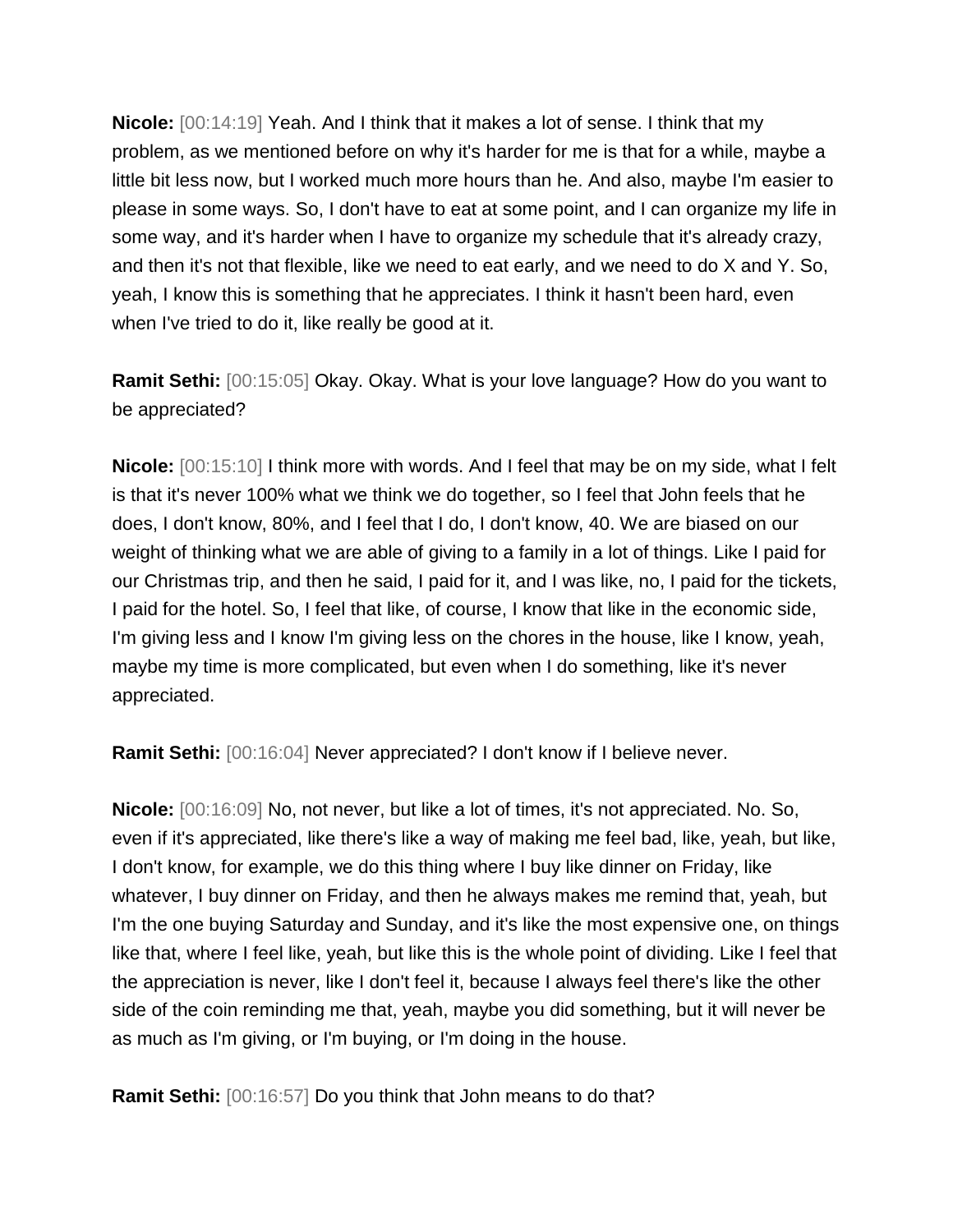**Nicole:** [00:17:04] I don't think that he does it in purpose. I think that sometimes, he does it like to remind me that on his side, he's trying to like for me to recognize what he's giving, but I think that he does it in a way that I feel that I'm never recognized, so I think we get to a point, it's hard for me to say thank you for today's and tomorrow's dinner, because I felt that he already told me that I didn't like—that he's giving more than me.

**Ramit Sethi:** [00:17:32] What do you wish he said to you when you order that dinner on Friday?

**Nicole:** [00:17:38] I think that I wish to be like thanked and knowing that like for our means and what we make, like we are giving a lot to our family, we are like investing in ourselves and being happy. So, like recognizing like, hey, thank you, I really like this dinner, thank you for buying it.

**John:**  $[00:17:57]$  I did not know that her kind of priority language, as you say, was words. It's interesting to see the differences between what's appreciated, definitely. And I do kind of see the dynamic that she is playing out as useful, whereas opposed to using the languages that each prefers to acknowledge the other, we're just saying, yeah, I do more, I do more. We're kind of elevating the stakes of the negotiation.

**Ramit Sethi:** [00:18:23] Right now, John and Nicole have a combined income of about \$650,000 a year, and on top of that, they have about \$2 million in their net worth, which is quite impressive. I'm sharing this so that you can understand the stakes of what we're talking about. Like, for example, how much do they actually need?

**John:**  $[00:18:45]$  Somewhere between five and 10 million plus a primary residence.

**Ramit Sethi:** [00:18:49] Well, you're going to have that in a few years if you do nothing. You could quit your job and you'll have that in a few years.

**John:** [00:18:56] Well, yeah, I've seen your thoughts on compounding and kind of expected returns. I think from that perspective, I also operate from a conservative point of view of, what happens if, I don't know, the next few years are very bad and it just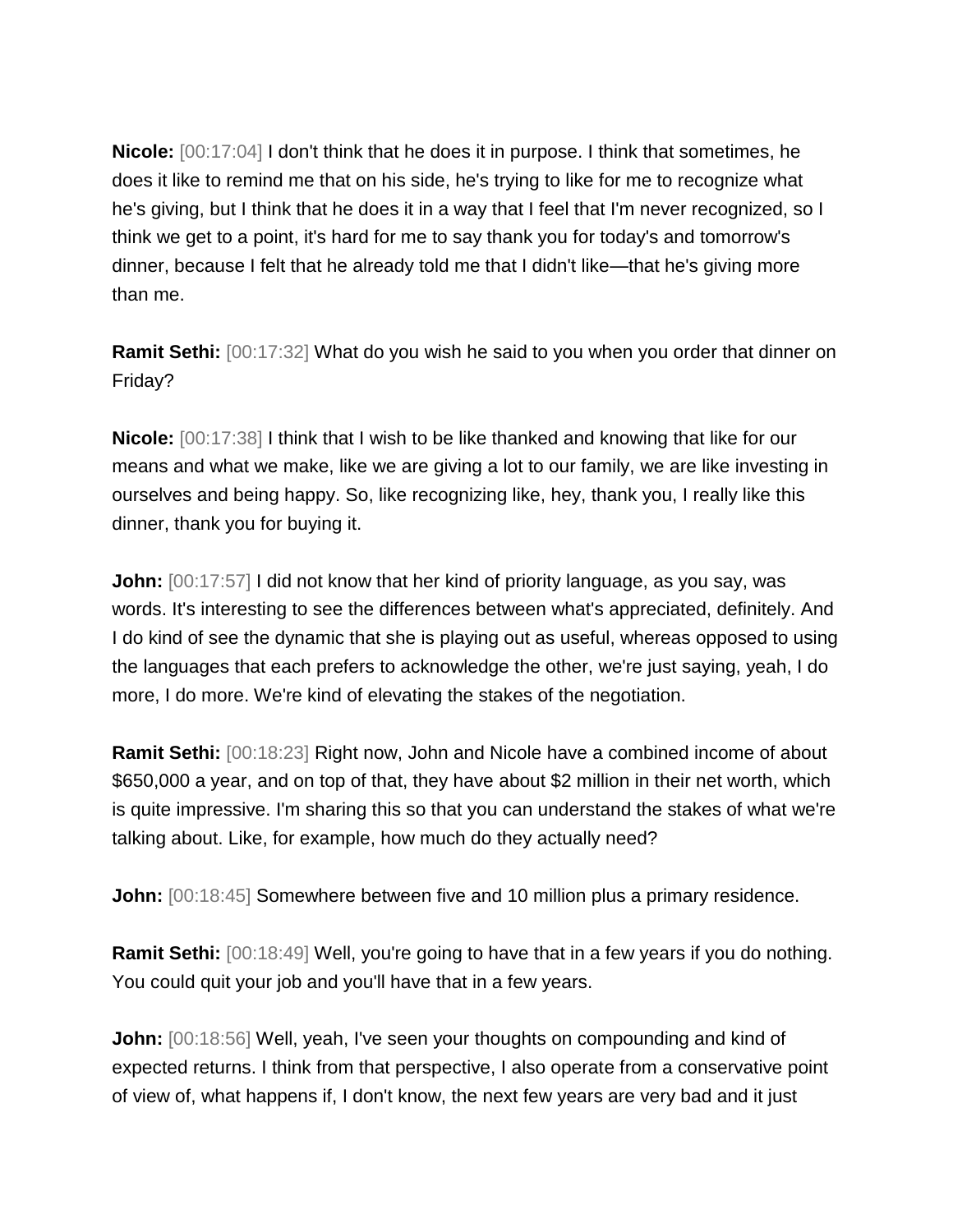doesn't compound at that rate? But you're right, not there is a scenario where that does happen.

**Ramit Sethi:** [00:19:18] So, John says, he's seen my thoughts on compounding, yes, my thoughts include math. Okay. Those are my thoughts on compounding. I'm not going to push much deeper on this yet, but just take note of how John doesn't seem to quite believe me about how secure his future is. We're going to get into this later. I mean, conservatively, by the time you're 65, you have over 20 million dollars just from your current portfolio. That's a lot of money. Nicole, I know what it's like to feel that you are comparing your finances to somebody else, especially somebody who's, I would say, a very high earner like John with a large portfolio. What does that feel like to you when you compare your financial contributions to his?

**Nicole:** [00:20:18] It feels that I'm not enough, like good enough. I kind of feel that I'm not good enough. Maybe I will never be good enough for this family.

**Ramit Sethi:** [00:20:29] Exactly. John, can you understand why Nicole might feel that way?

**John:**  $[00:20:38]$  I do. I do. I got into this very fortunate position, where because my peer group, my buddies in Colombia do very different things. And if you compare me to most of them, yeah, I earn an order of magnitude more than them. So, I'm kind of very cognizant of not bringing up the subject of money, all that stuff, and just because I know how it would feel to be on the other side of that, I can see how that kind of can create that type of feeling.

**Ramit Sethi:** [00:21:19] Definitely. It's structural. It's not that you're intentionally trying to make her feel bad, although there are little things you might be doing that might contribute to that. For example, thanks for Friday, but I'm also getting Saturday and Sunday. That's probably not helping. But imagine she might work really hard to save 15, or 20,000, or 30,000 in a year, the portfolio you have made that like overnight, right?

**Ramit Sethi:** [00:21:53] And the amount, you contributed with zero heartache at all. You just wrote a check, it's like five times that large, so you can imagine that, that starts to feel like, oh, I wrote a 20,000-dollar check or I really saved hard and did this, and is it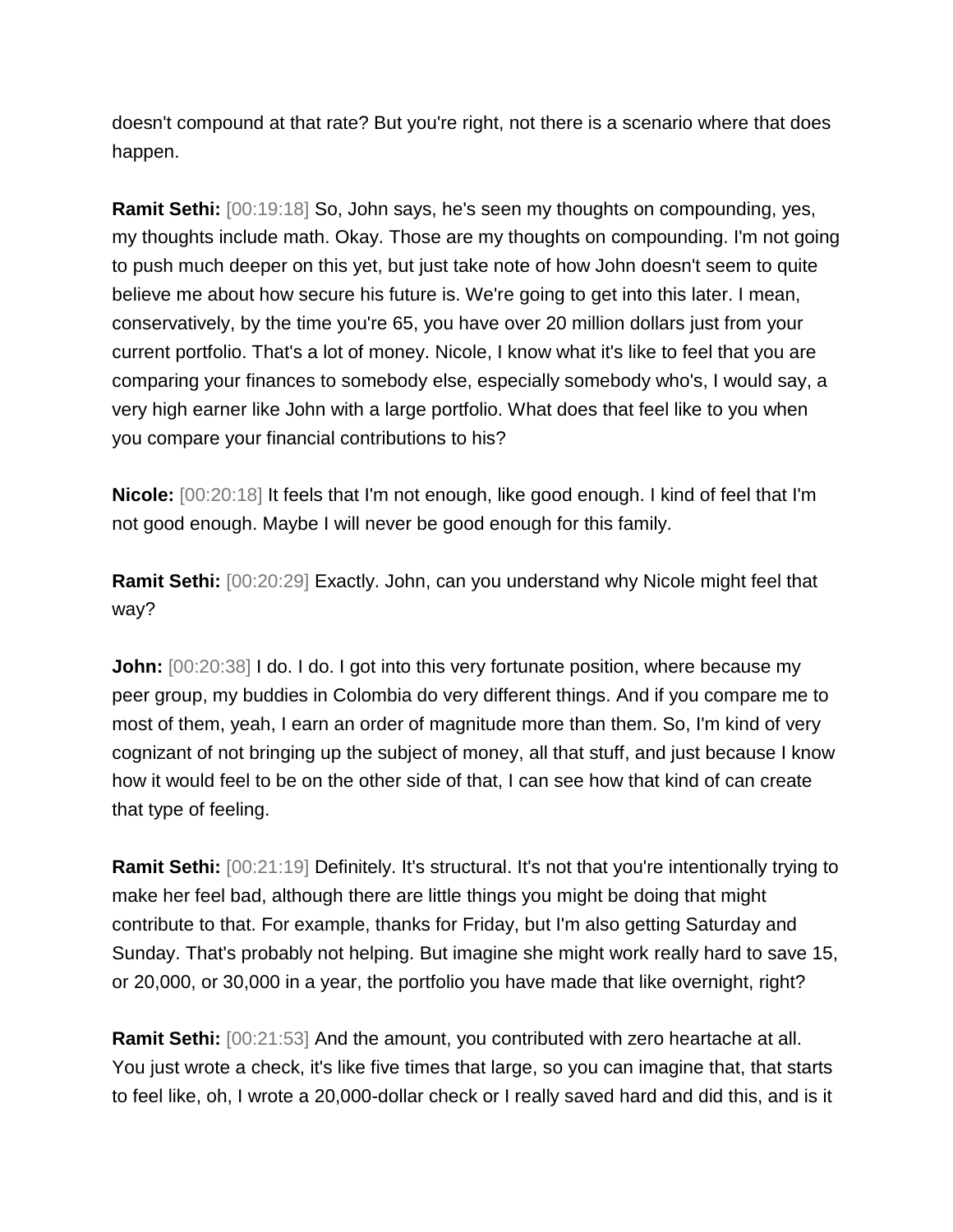even moving the needle at all? I want you to pay close attention to this example that I'm giving here with John and Nicole. They may have more than you, but the dynamics are very, very relatable.

**Ramit Sethi:** [00:22:29] In many couples, you have one person who's earning more than the other, and they approach things with a certain perspective. Now, the lower earner approaches things from a different perspective. It doesn't mean they're better or worse, it just means that they are earning less. Maybe it's by choice. Maybe it's because they're taking care of children, whatever the case may be. There's a natural power dynamic when one person is earning more than the other.

**Ramit Sethi:** [00:22:55] And here's the key. The higher earner needs to be aware of that dynamic. If you earn more and you're oblivious to it, you go, oh, yeah, hey, here's some money, I'll throw in this and that, you are going to cause resentment. So, it is the obligation of the higher earner to be aware of this dynamic. Now, with John and Nicole, it's great that Nicholas appreciates how fortunate he's been, and he also appreciates that just because he's earning three times more than Nicole, he's probably not working three times harder than her. I appreciate that mutual respect.

**Ramit Sethi:** [00:23:29] But now, I want to address something that's come up a few times in this episode. John seems to understand that he earns a lot of money, but he doesn't seem to believe me when I tell him how secure his future is. What do you think the implication of that is? Well, the implication is that he's playing defense with his money, not offense, that there's scarcity as his money lens. He's looking through this lens of scarcity, and everything he sees with money is, what can go wrong? You can't just tell someone, stop feeling that, stop looking at the world that way, you have to approach it quite differently. Let me show you what I'm going to do.

**Nicole:** [00:24:11] We joke that I want to go back to my hometown, and have like a really nice house, and then I feel that we love travelling, and I would love to continue travelling, and being able to travel with our family. We want to save and try to like give the same opportunities that we had to our kids, and hopefully like sending them to undergrad or to grad school to the US.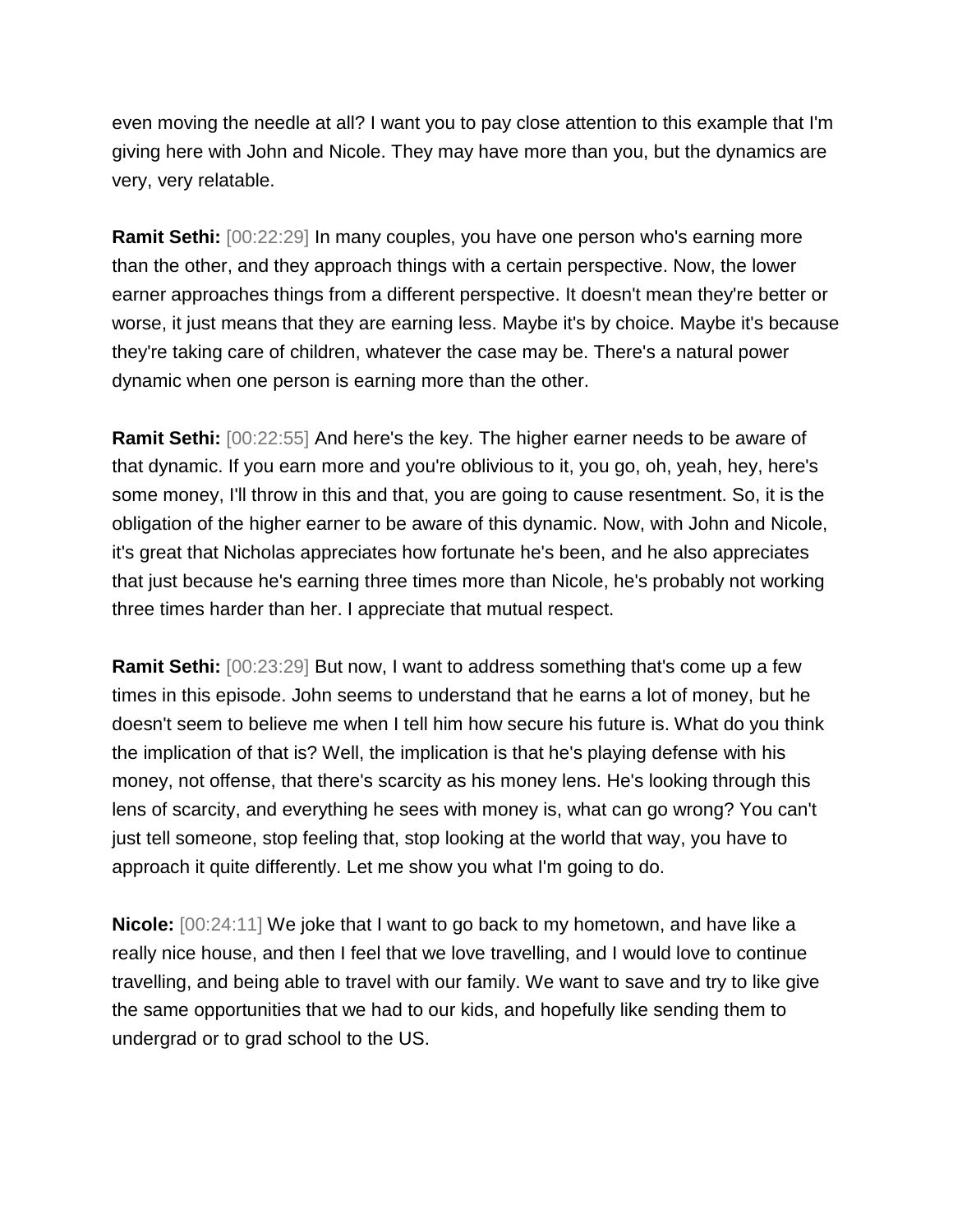**John:**  $[00:24:35]$  I think one that's equally important is, what am I trying to avoid with that money, which I think is very important in my frame of mind. One very kind of important experience from my life was, like I said, very kind of comfortable growing up, no kind of massive luxuries, but everything was around and available within some limits. And the Latin America had a very big crisis in the late '90s, and my dad lost his job, right?

**John:**  $[00:25:07]$  He had been a person that had been a decent earner, we lived very kind of comfortably, but he hadn't set aside money adequately, and he'd gotten to a point in his career, where probably, in his late 40s and in the midst of a crisis, he was kind of unemployable in a way. And our lives changed and his life changed from that point, because he had to readjust his standards. And so, I think internally, I said, that's never going to happen to me, right?

**John:**  $[00:25:44]$  I want to kind of incrementally move up my living standards, but never get to a point where I have to adjust downwards, or depend on a job, or something else. And like I told you before, I have a fantastic job right now. I don't want to depend on it, because I know it's probably not going to be around always. And if it doesn't, it's going to be very hard to replace for something equivalent. So, I think a rich life for me means getting to a point where I don't have to worry about being put in that situation and I'm kind of set at a certain standard for life.

**Ramit Sethi:** [00:26:25] Let's pretend just for the sake of this conversation that the same thing happens to you. You get laid off, jobs disappear, what's your financial situation going to be 10 years from now?

**John:**  $[00:26:41]$  It's weird for me, because as I've gotten closer to that point of comfort, as you get closer to it, I found myself thinking more about money and having more anxiety about money, which is weird. I've told this to Nicole.

**Ramit Sethi:**  $[00:26:58]$  It's not weird. It's what everybody does. Because they believe that when they find the answer in their model, they think that all their anxiety is going to vanish. They're going to open up the doors in their French doors in their bedroom, and beautiful pool outside, and they're just going to say, I made it. But what they don't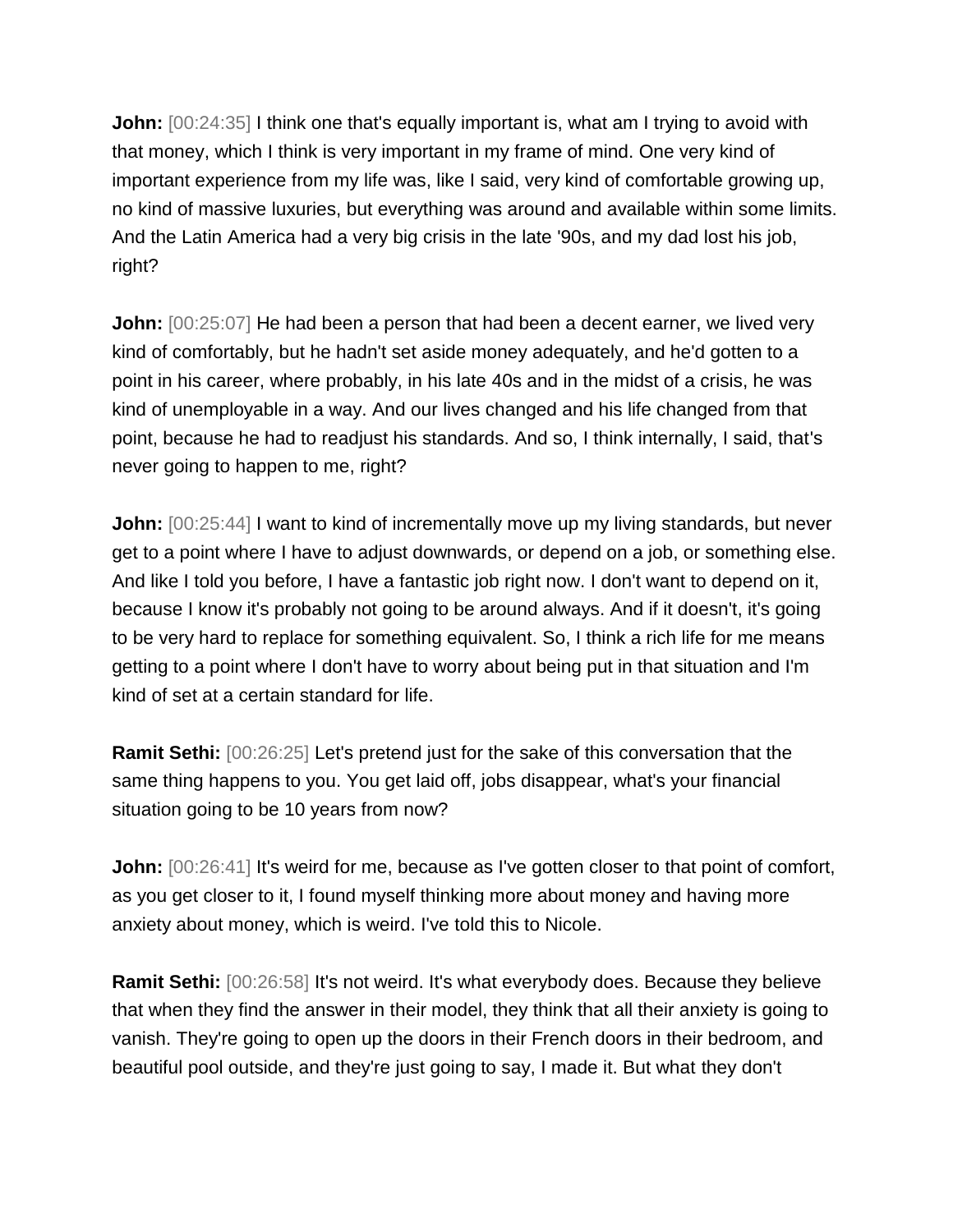realize is that money for people who are modeling out 20 years in the future and people who are making very high incomes, the money was never the problem.

**Ramit Sethi:** [00:27:33] They were always going to make money, whether it was going to take them until they were 30, or 40, or 42, they were always going to make the money. The real problem that they rarely address is up here in their head, it's the psychology of knowing, what is enough? And what do I actually want to do with this money? You have accomplished a lot that I don't know you've really sat back, and take an account, and said, wow, like we did it.

**Ramit Sethi:** [00:28:06] And I don't think you realize that you've won the game, the game that you were trying to play, the one of financial aspiration, you won. It's over. It's done. You won. And this is where most people continue chasing more, and more, and more. I don't mind if you want to grow that portfolio. I love it. Please do. I think it will be great. I think we'll open up even more possibilities. But you could double or triple that today, that's not going to take your anxiety away.

**Ramit Sethi:**  $[00:28:41]$  The real solution is to turn the page on your joint lives, and say, what is our rich life? What do we want to do together? What does it look like? Nicole, do you want to become an entrepreneur? Okay. Let's talk about that. Why? What's it going to give you? What's it going to give us? Okay. How can we find a way to make that work? Financially, yeah, we could fund it. Is that what we want to do, or what's the deadline?

**Ramit Sethi:** [00:29:18] Because what if this goes on for 10 years, then you're not making any money, let's have a discussion about that. But where does this decision to be an entrepreneur fit into our rich lives? Is it going to let you travel more? What about work around the house? How are we going to manage that? You're going to be an entrepreneur, but who's arranging Friday night dinners? These are the conversations to have, but I want to point out the key difference, it takes changing from playing defense to playing offense.

**Ramit Sethi:** [00:29:50] John, you're still playing defense as if you put a couple more million bucks in there, you're going to feel better. But the millions of bucks are already there, they just need a little time to develop through compound interest. Plus, I'm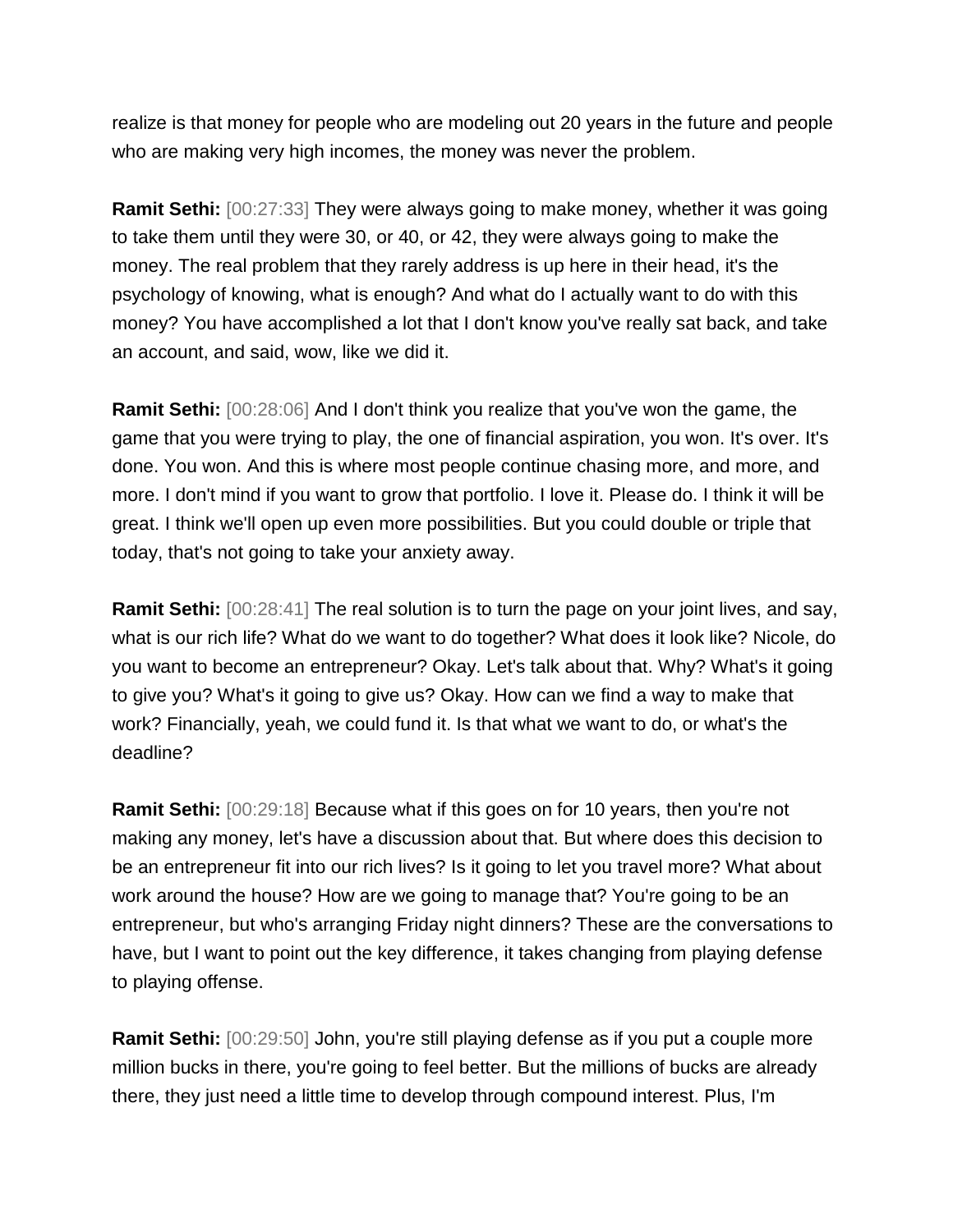guessing you're saving quite a bit of money every year. Now, we get to have a much more interesting conversation about chapter two of your rich lives. What do you want? What's the difference in your lifestyle between 25 and 32 million? Nothing. You can worry your way into 30 million dollars, and then you die, that's it, end of the game. Now, paint the other picture for me, John.

**John:**  $[00:30:39]$  The rich life scenario, we work in our jobs for five to 10 more years. We move back to Nicole's hometown. We build a house from scratch with a fantastic open kitchen, where we cook our meals every night. We have two kids, which I spend a lot of time teaching things to, whether it's sports, or working out, or philosophy, doing their homework, et cetera. We travel.

**John:**  $[00:31:16]$  We don't worry when we want to travel, doesn't mean we do it in luxury, but we want to be able to go to Bogota, which is the capital of Colombia, where my friends are, weeks, weekends. We might have a small apartment to go there. In the summers, as opposed to traveling around many places, we like to go and kind of live in a city. There are many cities that we like, so we'd get an Airbnb for six weeks in Lisbon or in Buenos Aires, and we just live life there normally.

**Ramit Sethi:** [00:31:53] This is pretty amazing. Compare this to their answer earlier, total night and day answer in the vividness of what their rich life is.

**Ramit Sethi:** [00:32:04] Nicole, I want to hear from you. What does it feel like to hear John's vision?

**Nicole:** [00:32:10] I loved it. We have talked about like exactly like how he pictured, but we have never talked about it, like the timing, and how we believe it can be like sooner than later. I feel very excited about thinking about the future, and what we can do together, and how we can enjoy life, and what we have built.

**Ramit Sethi:** [00:32:36] Beautiful. Nicole, I appreciate you for appreciating John, because he's done something tremendous to be able to even open up the conversation about you potentially becoming an entrepreneur, that was something he started years ago, and that's fantastic. I also think that in your relationship, money is small, but important part of it. There's so much more than money. Okay. The money part is great.